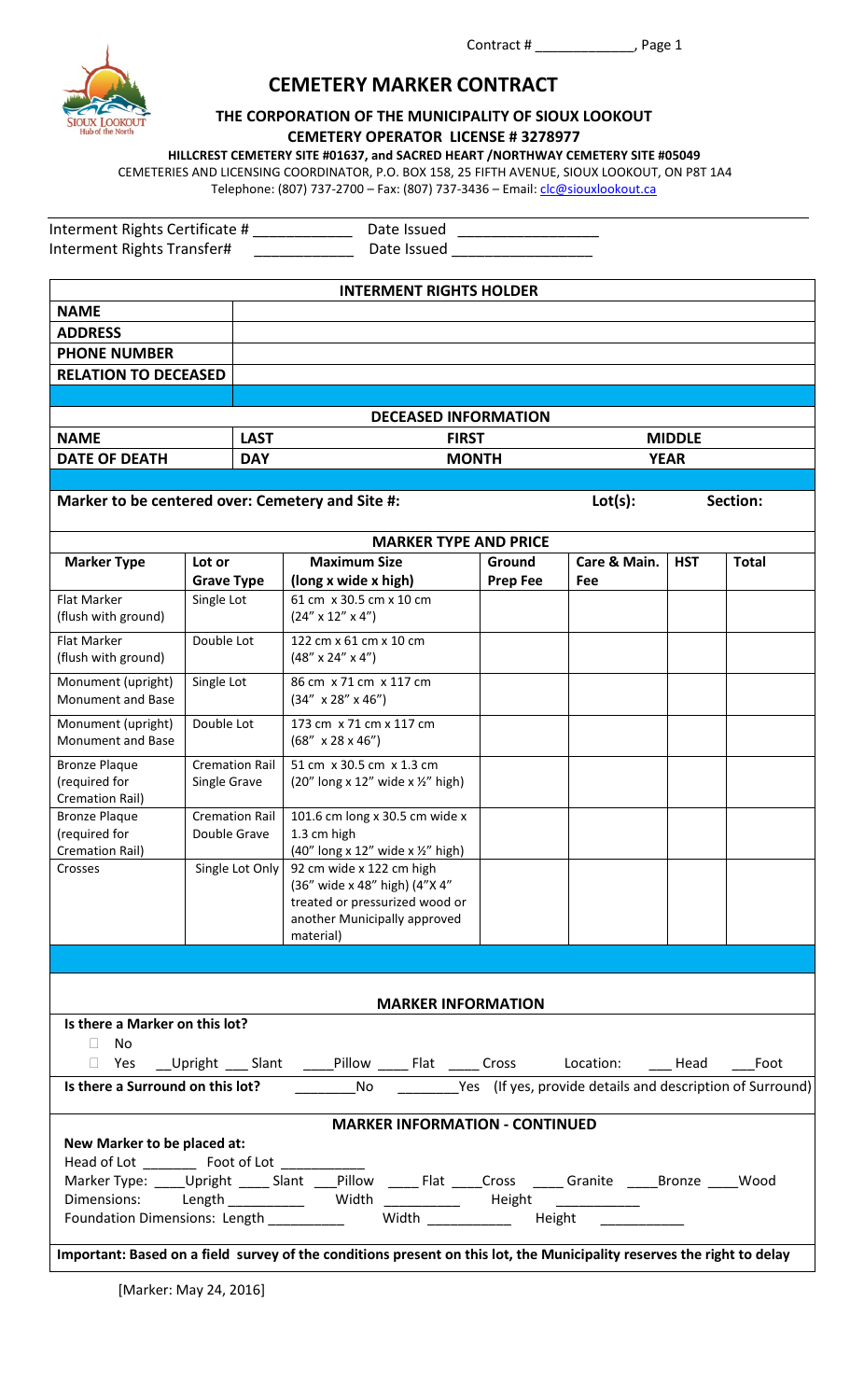| ontract # |  |
|-----------|--|
|           |  |

|                                                                                       | Page 2<br>Contract #     |  |
|---------------------------------------------------------------------------------------|--------------------------|--|
| and/or deny memorialization on any lot until the said conditions have been rectified. |                          |  |
| <b>Monument Dealer:</b>                                                               | <b>Authorized Agent:</b> |  |
| <b>Name and Inscription on Marker:</b>                                                |                          |  |
|                                                                                       |                          |  |
|                                                                                       |                          |  |

# **This Cemetery Marker Contract is between The Corporation of the Municipality of Sioux Lookout**

**and**

Concerning this Cemetery Marker Contract:

The Interment Rights Holder represents being legally authorized or charged with the responsibility, financial and other, for all services specified in this Contract. This Contract shall be enforceable to the benefit of and be binding upon the parties hereto and their respective heirs, heirs, executors, administrators, successors and assigns.

 **\_\_\_\_\_\_\_\_\_\_\_\_\_\_\_\_\_\_\_\_\_\_\_\_\_\_\_\_\_\_\_\_\_\_\_\_\_\_\_\_\_\_**

# **CONDITIONS OF CEMETERY MARKER CONTRACT**

## **General**

- 1. Payment in full is required prior to the placement or removal of any Marker. In extenuating circumstances, the Treasurer, or designate, may approve a payment plan. Interest on any outstanding amounts shall be charged at 1 ½% monthly, as per Municipal procedure.
- 2. Only the Interment Rights Holder may request the placement or removal of a Marker on a lot or grave. The Interment Rights Holder assumes responsibility for all Marker activity at the grave or lot to which he owns the rights and assumes financial responsibility for this Cemetery Marker Contract.
- 3. Only Municipal staff may authorize the installation of a Marker and provide the layout, and no person shall place, cause to be placed or remove any Marker in the Municipal Cemeteries without prior written approval by the Municipality.
- 4. Any Marker delivered or set within the grounds of the Municipal Cemeteries without the prior knowledge of the Municipality, may be removed, until such time as the Interment Rights Holder has made arrangements for installation through the Cemetery Office.
- 5. Any Marker installed without an adequate foundation may be removed, until such time as the Interment Rights Holder has placed the required foundation.
- 6. Damage to any portion of the grounds by Monument Dealers, or any other person or firm, hired or authorized by an Interment Rights Holder to perform a service shall be rectified to the satisfaction of the Municipality and the expense shall be incurred by the Interment Rights Holder.
- 7. The Municipality cannot be responsible if unable/prevented from carrying out this Contract due to causes beyond its control.

# **Removal of Markers**

- 1. Municipal staff may remove a Marker from any lot or grave if payment of this Contract is in default.
- 2. Markers placed by anyone other than the Interment Rights Holder may be removed by the Municipality with the cost of removal being incurred by the Interment Rights Holder.
- 3. The Municipality reserves the right to remove any Marker that does not meet the specifications in the By-Law governing Municipal Cemeteries, or any Marker which is not in keeping with the dignity and decorum of the Cemetery.

# **Location of Markers**

- 1. Only one Monument or Cross per lot is permitted and Monuments and Crosses shall be placed at the head of the lot only, the top 96 cm (three feet).
- 2. Flat Markers may be placed at the head of the lot, the top 96 cm. (three feet) or the bottom of the lot, the last 30.5 cm (one foot), or on the grave within the lot beneath which the human remains are interred for which the Marker is intended to memorialize.
- 3. Flat Markers installed at the head of the lot have the option of utilizing a foundation. If a foundation is not used, the Marker must be placed flush to the ground.
- 4. Flat Markers placed at the foot of the lot, or on a grave within a lot shall be installed flush to the ground.
- 5. All Monuments and Flat Markers shall be constructed of refined or manufactured granite, marble or bronze. 6. All Crosses shall be constructed of treated or pressurized wood, or another Municipal approved material.